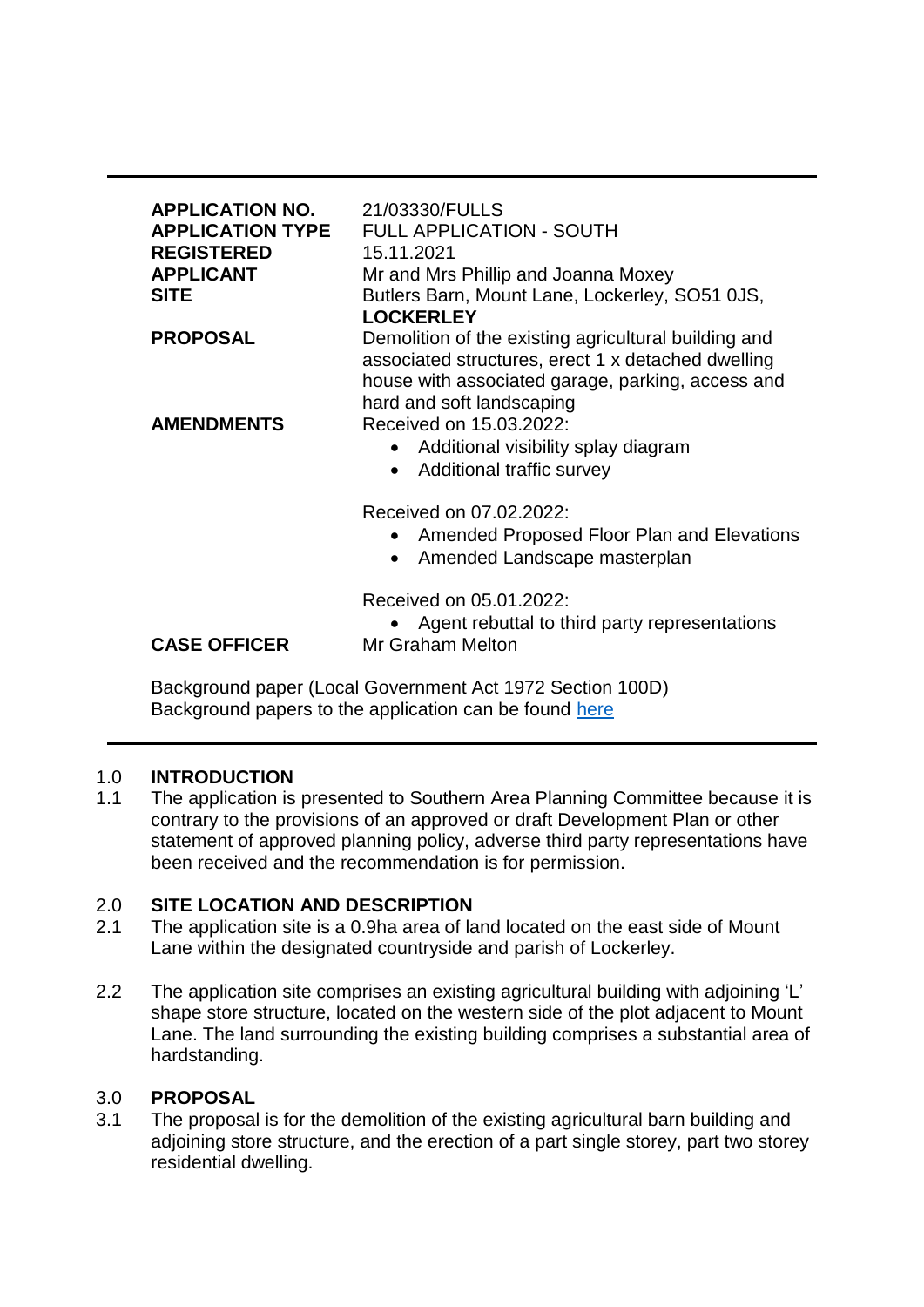- 3.2 The proposed residential dwelling will be located in the centre of the plot and consists of a main two storey section on an east to west axis measuring approximately 23.3m by 7m by 7.2m with additional single storey projections to the north and south. External materials comprise brickwork, timber cladding and a slate roof with the southern end of the plot proposed to serve as a residential garden area.
- 3.3 The proposed scheme also includes the provision of a new vehicular access onto Mount Lane, located in the north-west corner of the application site.

## 4.0 **HISTORY**

- 4.1 **22/00811/PDQS**  Application to determine if prior approval is required for a proposed change of use of agricultural building to dwellinghouse (Use Class C3), and for building operations reasonably necessary for the conversion. *Pending consideration.*
- 4.2 **19/00706/PDQS** Notification for Prior Approval under Class Q Change of use of an agricultural building to a dwelling. *Prior Approval not required, decision issued on 09.05.2019.*

## 5.0 **CONSULTATIONS**

- 5.1 **Ecology**  No objection subject to conditions.
- 5.2 **Highways**  No objection subject to conditions.
- 5.3 **Landscape**  Comment (summarised).
	- After visiting the application site with the case officer, can confirm that outstanding concern relates to the amount of glazing on the proposed dwelling and resulting impact on views from Mount Lane and the public footpath
	- A revision to the design to reduce glazing is required to overcome concern
	- Also identified that a stronger boundary perimeter along the south boundary of the application site will help minimise the impact of the design

*Case officer note: Since the receipt of the above consultation response, amended plans have been received reducing the amount of glazing present on the proposed dwelling and additional landscaping proposed on the southern boundary of the application site.*

#### 5.4 **Natural England** – No comment to date.

*Case officer note: Consultation response to be included as part of an Update Paper.*

- 6.0 **REPRESENTATIONS** Expired 12.04.2022
- 6.1 **Lockerley Parish Council** No objection.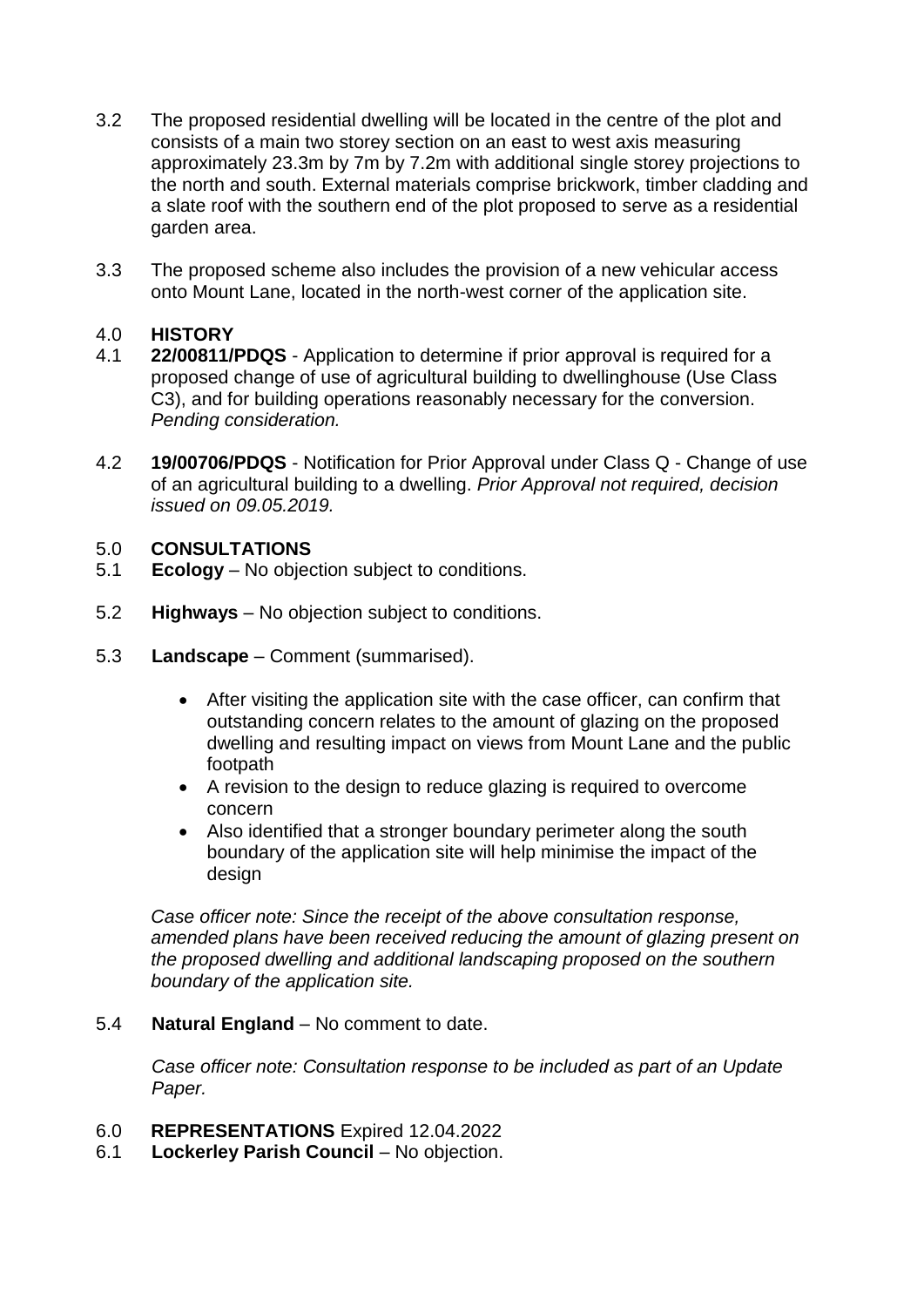## 6.2 **Romsey and District Society (Planning Committee)** – Objection (summarised).

 The agent's rebuttal and additional information does not serve to overcome previous concerns

# Principle of development

- Agent's rebuttal gives even further endorsement of the concerns raised originally by repeating the fact that the criticisms of implementing the Permitted Development conversion are so strong and emphatic that the conversion is unlikely
- In these circumstances a 'fall back' position cannot be relied upon
- The application has simply used the permitted development conversion as a blatant pretext to build a large dwelling in the countryside
- In other circumstances, the proposal would be contrary to planning policy with no other material considerations to outweigh the conflict and therefore the application would be refused
- The rationale in the supporting information criticises the Permitted Development conversion scheme and therefore, undermines the assertion that the implementation of the previous scheme is a realistic fallback position
- Specific criticisms of the approved scheme include:
	- The conversion would not be of high quality design
	- The unsightly boundary wall structure would be retained
	- Absence of any additional soft landscaping adjacent to Mount Lane
	- The barn conversion has a greater total footprint than the proposed dwelling
	- The residential curtilage for the conversion scheme would result in overlooking to the neighbouring property causing a loss of privacy
- Given that these criticisms of the approved scheme have been identified, it is not considered that this can be used as a balancing tool to justify the current proposal as there is no real prospect or possibility of it being undertaken

# Impact on the character and appearance of the area

 Consider that the proposed scheme for a detached two storey dwelling represents a suburban style of development in the countryside with no reference to the existing buildings

# 7.0 **POLICY**

7.1 Government Guidance

National Planning Policy Framework (NPPF) National Planning Practice Guidance (NPPG)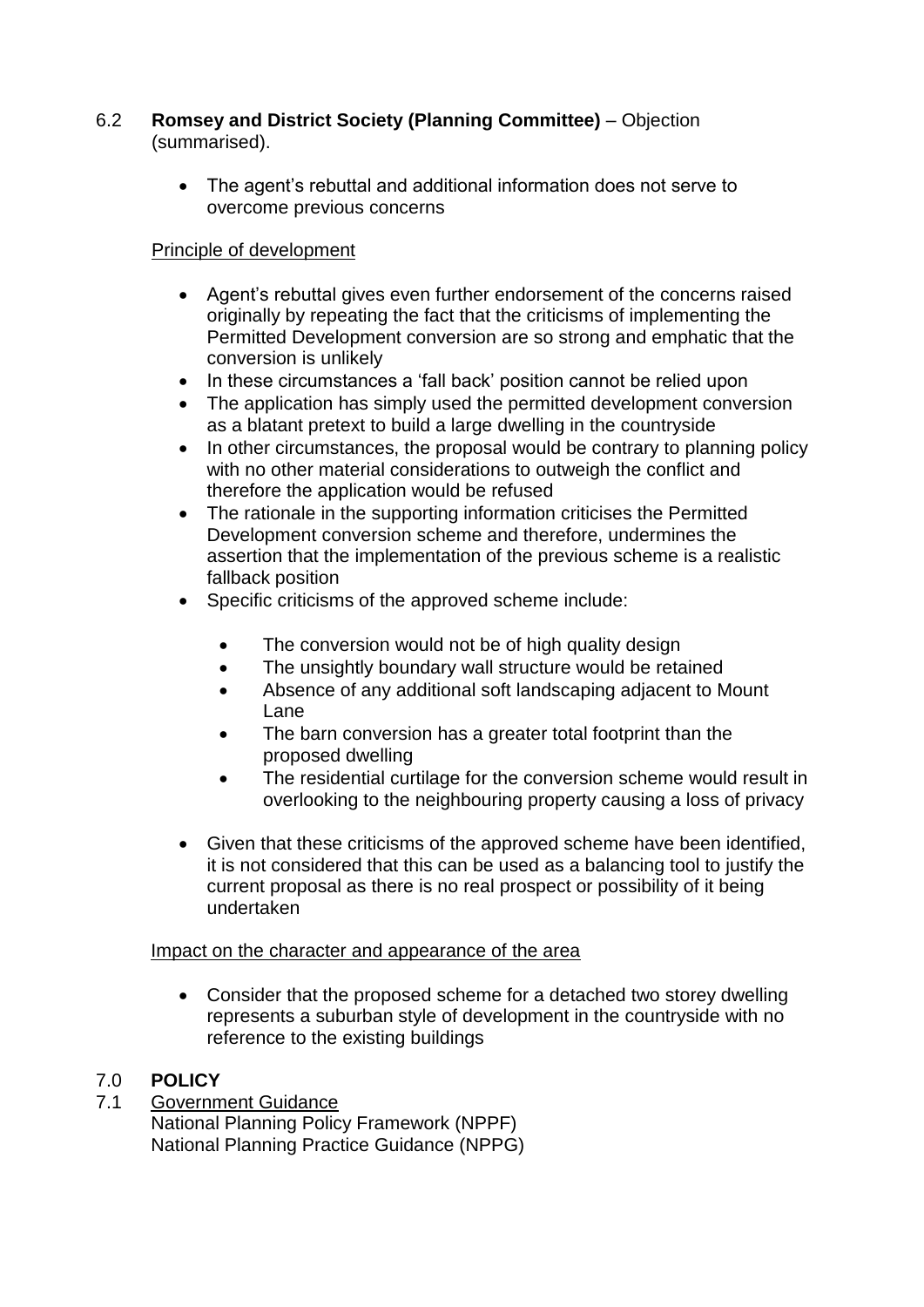7.2 Test Valley Borough Revised Local Plan (2016) (TVBRLP)

Policy SD1: Presumption in Favour of Sustainable Development Policy COM2: Settlement Hierarchy Policy E1: High Quality Development in the Borough Policy E2: Protect, Conserve and Enhance the Landscape Character of the **Borough** Policy E5: Biodiversity Policy E7: Water Management Policy E8: Pollution Policy LHW4: Amenity Policy T1: Managing Movement Policy T2: Parking Standards

## 8.0 **PLANNING CONSIDERATIONS**

- 8.1 The main planning considerations are:
	- Principle of development
	- Impact on the character and appearance of the area
	- Impact on the amenity of residential property
	- Ecology
	- Water Management
	- Impact on the general amenity of the area
	- Highways
	- Planning Balance

#### 8.2 **Principle of development**

#### Local Plan

#### *Policy COM2*

The application site is located on land outside of a settlement boundary and therefore is designated as countryside by Policy COM2 of the TVBRLP. Policy COM2 of the TVBRLP states that development outside the boundaries of settlements will only be permitted if:

- *a) It is appropriate in the countryside as set out in the RLP Policy COM8 – COM14, LE10, LE16 – LE18; or*
- *b) It is essential for the proposal to be located in the countryside*
- 8.3 None of the policy exceptions listed under criterion (a) are applicable in this instance and as the proposal comprises the erection of a residential dwelling, it is not considered to be a type of development whereby a countryside location is essential. As a result, the proposal does not comply with criterion (b) either and the application is contrary to Policy COM2 and the development framework of the TVBRLP.

#### 8.4 Other material considerations

Section 38(6) of the Planning and Compulsory Purchase Act 2004 and Section 70(2) of the Town and Country Planning Act 1990 require that applications for planning permission be determined in accordance with the development plan unless considerations indicate otherwise. This is echoed by the NPPF. In addition, the TVBRLP is considered an up-to-date development plan which is not silent on development within the countryside and thus full weight must be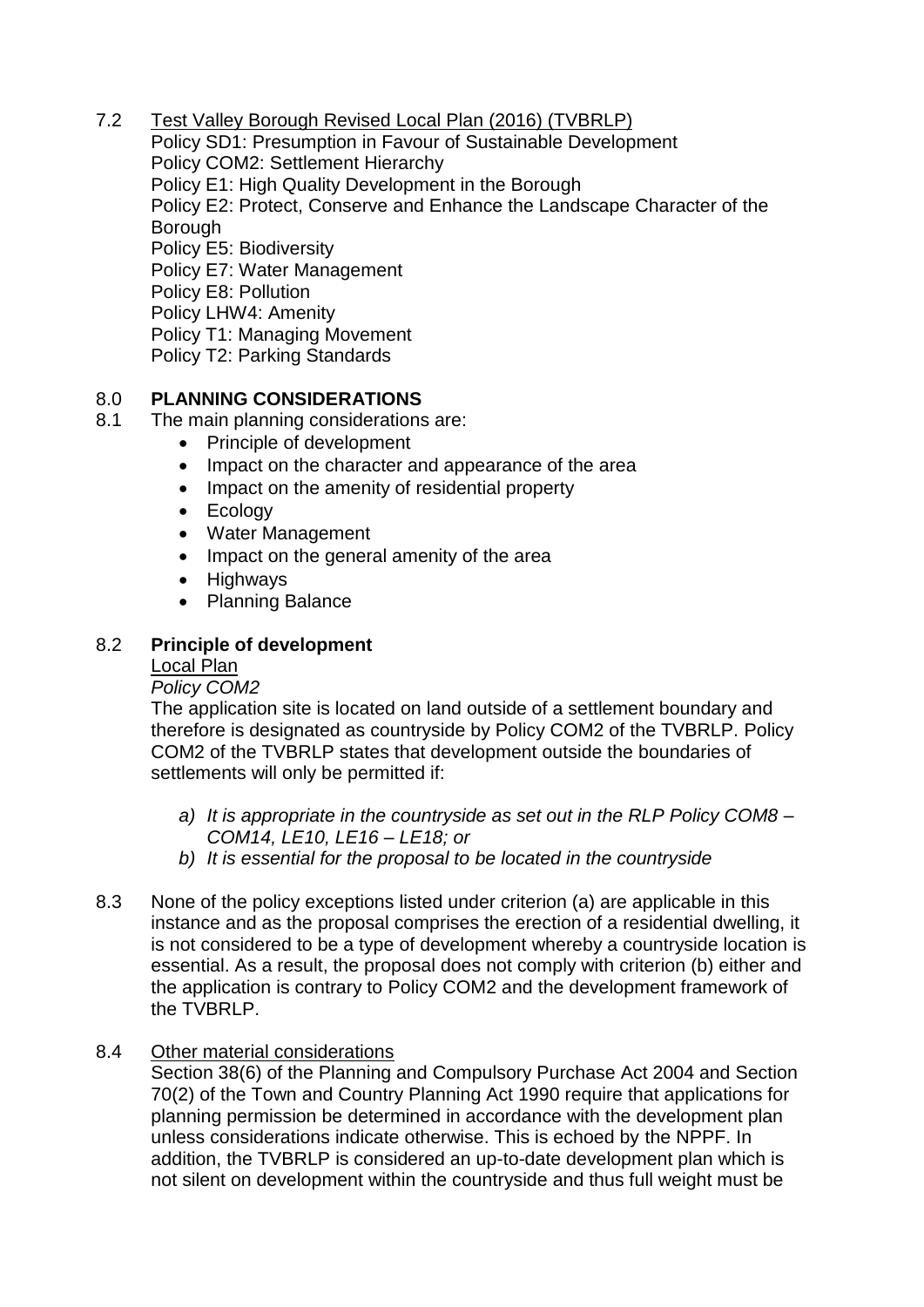given to it. However, it is considered that in this instance, there are other material considerations that must be taken into consideration in the determination of the application.

#### 8.5 *Case law*

The relevance of and weight to be attached to a fallback position within the planning balance has been examined by the courts and there is a range of resulting case law that has arisen on this matter. In support of the application, the planning statement draws particular reference to the Court of Appeal decision Mansell v Tonbridge and Malling Borough Council, issued on the 8<sup>th</sup> September 2017. In this case the judge assessed that the Council was entitled to refer to the possible fallback position to convert existing buildings onsite to dwellings under Permitted Development legislation, as justification for an alternative scheme to demolish the existing buildings and erect new dwellings onsite instead.

8.6 At paragraph 27 (3) of this judgement, the judge identifies the following principle when assessing the weight to be applied to a fallback position:

> *Therefore, when the court is considering whether a decision-maker has properly identified a "real prospect" of a fallback development being carried out should planning permission for the proposed development be refused, there is no rule of law that, in every case, the "real prospect" will depend, for example, on the site having been allocated for the alternative development in the development plan or planning permission having been granted for that development, or on there being a firm design for the alternative scheme, or on the landowner or developer having said precisely how he would make use of any permitted development rights available to him under the GPDO. In some cases that degree of clarity and commitment may be necessary; in others, not. This will always be a matter for the decision-maker's planning judgment in the particular circumstances of the case in hand*.

- 8.7 It is therefore necessary to assess whether the implementation of an alternative fallback development is a realistic prospect based on the individual merits of each application. In support of the application, the planning statement includes a number of appeals (references 3154235, 3171828, 3189624) whereby the presence of a extant Permitted Development consent to convert existing buildings has justified an alternative development for demolition and rebuild, despite the technical conflict with local planning policy.
- 8.8 Specific examples relating to developments within Test Valley include the Appeal at Barrow Hill Barns, Goodworth Clatford (reference APP/C1760/W/16/3154235). In that case the application site benefited from an extant notification for prior approval under Class J (now Class O) of the Town and Country Planning (General Permitted Development) Order 1995 (GPDO) for the conversion of the existing building into 5 residential units.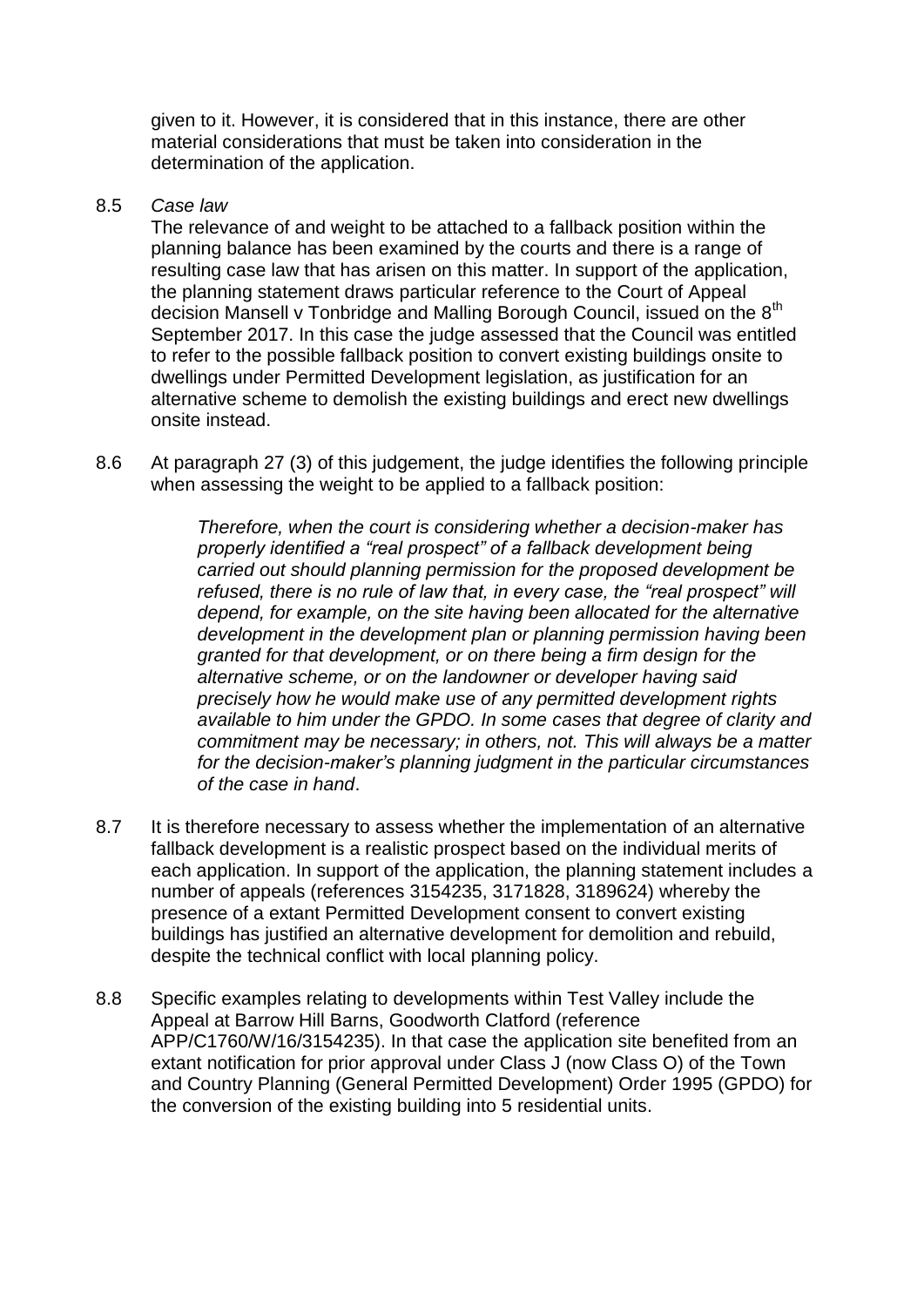In considering the probability that the permitted scheme would be feasible and would be implemented if the appeal scheme for the replacement of the building for 5 dwellings failed at appeal the Inspector stated:

*"I have no evidence before me to doubt the appellant in respect of these matters. I therefore find that the fall-back position to convert the building into 5 dwellings is therefore more than a theoretical prospect; there is likely to be a high probability that the scheme would be constructed if the appeal proposal is dismissed."*

8.9 When considering the planning balance, the Inspector recognised that the proposal would conflict with Policy COM2 of the TVBRLP, but considered the likely residential use of the site a material consideration which would justify making a decision which is not in accordance with the development plan.

*"However, the appellant's fall-back position to change the use of the existing buildings upon the site is a very real possibility. The effects of the appeal proposal would be unlikely to be discernible over and above the permitted development scheme for the reasons given. I regard the likely residential use of the site, a material consideration which would, in this case, justify making a decision which is not in accordance with the development plan."*

The appeal was allowed on this basis.

- 8.10 The assessment of principle, as outlined by the Inspectors decision, has subsequently been followed in recent applications which were recommended for permission by Officers and subsequently approved at Southern Area Planning Committee, including applications reference 21/00536/FULLS and 21/00650/FULLS.
- 8.11 An assessment of the prospect of a fallback position in relation to this particular application is undertaken below.
- 8.12 *Planning history*

The existing agricultural barn onsite was previously granted consent under Permitted Development legislation to be converted to a residential dwelling (application reference 19/00706/PDQS, paragraph 4.2). As a result, it has been established that a residential dwelling the size of the existing agricultural barn could be delivered onsite through Permitted Development rights.

8.13 However, one of the requirements of Permitted Development legislation is that any conversion is completed within 3 years of the decision date and in this instance, the expiry date for this previous consent is due expire to on the  $9<sup>th</sup>$ May 2022. From the recent site visits undertaken, it is evident that works to implement the consented conversion have not commenced and therefore, it is very unlikely that this previous consent will be implemented due to the forthcoming expiry date.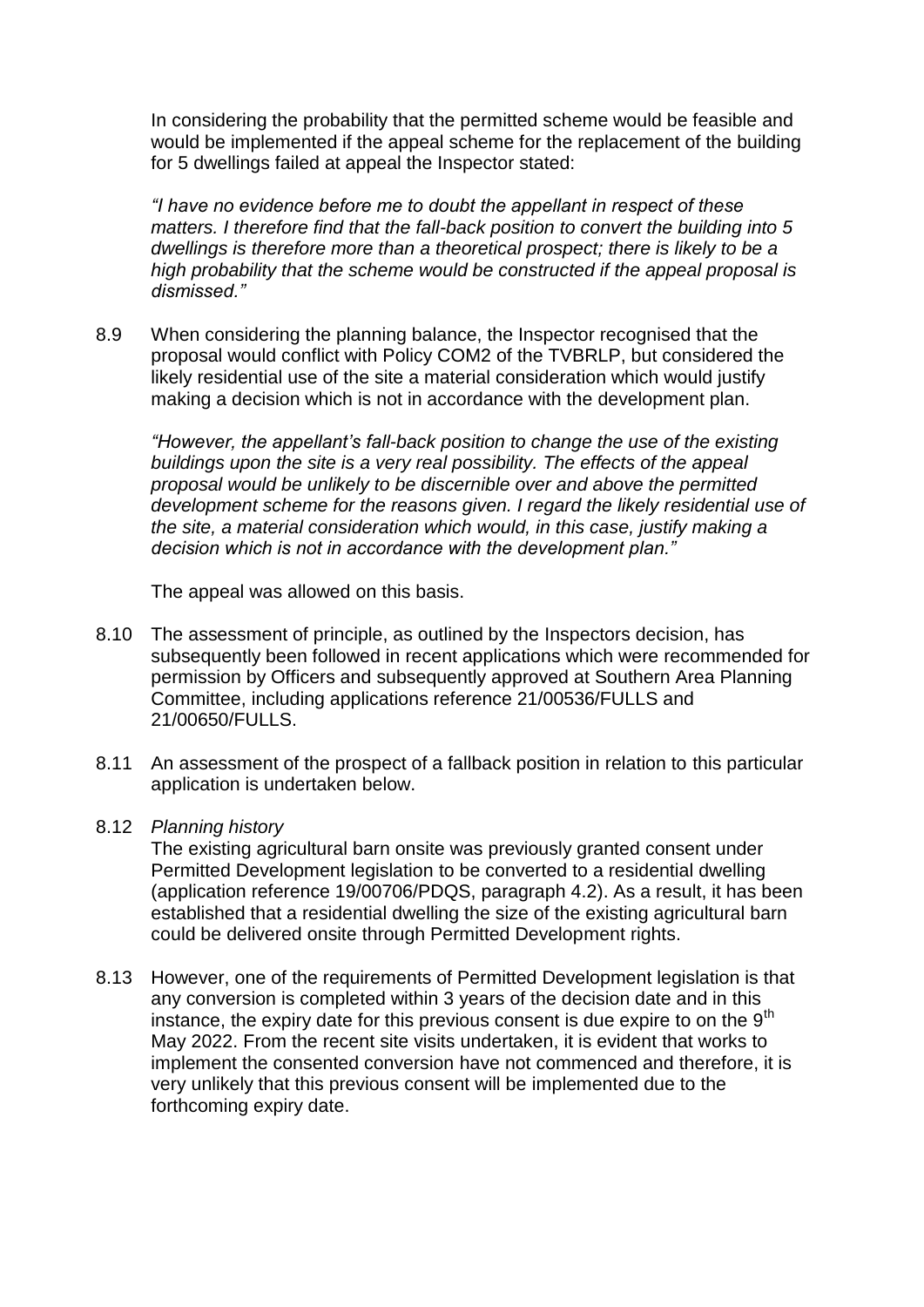#### 8.14 *Currently pending application*

In recognition of the forthcoming expiry of the previous consent to convert the existing agricultural building, a new application (reference 22/00810/PDQS, paragraph 4.1) has been submitted seeking to renew the previous consent. At the current time of writing, the application is pending consideration as the statutory publicity period has not expired. However a recent site visit to inspect the existing building has been undertaken by the case officer and it has been observed that the condition of the existing building has not deteriorated since the previous application. Therefore, it is considered that the current application is likely to be determined positively with the effect that the applicant will have an additional 3 years to implement the conversion of the existing building to a residential dwelling.

## 8.15 *Third party representations*

Third party representations have been received objecting to the principle of attaching any significant weight to the previously approved conversion scheme, as representing a fallback position and justifying the principle of development for the current application. These concerns relate to the criticisms of the previously approved conversion scheme highlighted by the planning agent including the quality of the design, the lack of scope for additional landscaping and reorganisation of the application site to accommodate a residential use.

8.16 However, the identification of these criticisms as part of comparing the previously approved conversion scheme to the current proposal does not serve as evidence that the applicant has no intent to implement the conversion scheme in the event that the current application is not successful. None of the issues identified prevent the implementation of the previously approved conversion scheme but simply indicate a preference to implement the current proposal to achieve a higher quality development.

#### 8.17 Conclusion on the principle of development

As assessed above, the application site benefits from an extant consent to convert the existing agricultural building onsite to a residential dwelling. Although it is noted that this consent is due to expire shortly, the applicant has submitted application reference 22/00810/PDQS (paragraph 4.1) to secure a renewal of this previous consent.

8.18 None of the shortcomings identified by either the submitted information or third party representations serve as practical reasons to prevent the implementation of the previously approved conversion scheme. In combination with the applicant's intent as demonstrated by the currently pending application, it is considered that there in this instance there is a realistic prospect that the conversion of the existing building to a residential dwelling will be implemented in the event that an alternative proposal is not successful. This fallback position therefore weighs significantly in assessing that the principle of development is acceptable, despite the identified conflict with the development framework of the TVBRLP.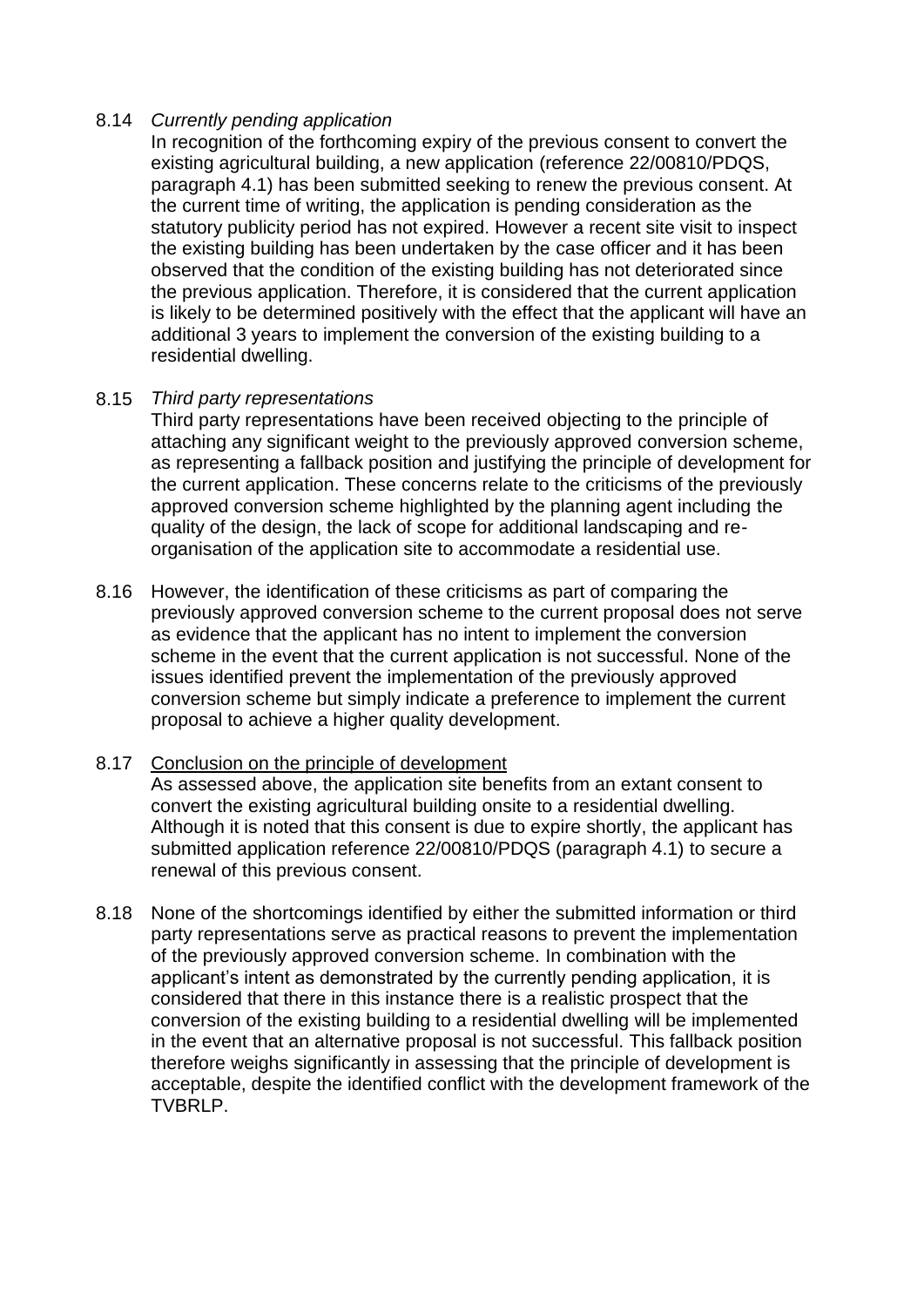8.19 However, before it can be concluded that the application as a whole is acceptable, it is necessary to assess whether the impact of the proposal in relation to the other material considerations would result in any significant impact over and above the previously approved conversion scheme. This assessment is undertaken below.

#### 8.20 **Impact on the character and appearance of the area**

The application site is located within the rural countryside to the east of Mount Lane and can be viewed from this public highway, as well as the public footpath (Lockerley no. 17) that runs to the south-west. From these viewpoints, the existing agricultural barn is seen in context with the neighbouring dwelling to the north known as Butlers Barn, a two storey detached property of traditional design, as well as the mature woodland to the south-east. Wider views also encompass the buildings on the opposite side of Mount Lane including the residential dwelling known as Badgers Run, itself comprising a recently converted agricultural building, and the green clad utilitarian agricultural storage buildings directly opposite the application site.

- 8.21 The existing agricultural building onsite is located adjacent to Mount Lane and orientated so that the length of the building runs parallel to the carriageway, with a subsidiary blockwork structure projection positioned in between and to the south. Aside from blockwork, external materials comprise dark green vertical cladding. Consequently, the resulting visual appearance within the street scene and wider landscape is a significant building of functional character with no intervening vegetation to soften its appearance.
- 8.22 The implementation of the previously approved conversion scheme would retain the layout and scale of the existing building, with the overall appearance limited to the addition of replacement vertical black cladding and the installation of windows and doors. Although it is considered that the resulting visual impact will not be wholly unattractive, it would not address the visual prominence of the building within the wider landscape or address the functional character of little visual interest.
- 8.23 The proposed scheme would result in the demolition of the existing structures onsite and as a result, enable the implementation of a soft landscaping scheme alongside the public carriageway that is more reflective of Mount Lane. The proposed dwelling itself will be orientated on an east to west axis to enable the presentation of a gable end side elevation rather than the entire length of the building. In combination with a setback distance of 5.5m, it is considered that the proposed layout will enhance the setting of Mount Lane although it is acknowledged that the proposed dwelling will be taller than the existing agricultural building.
- 8.24 With regard to the form of the proposal, the inclusion of single storey projections and combination of red brickwork, render and vertical timber cladding will result in a development of greater visual interest and higher quality design.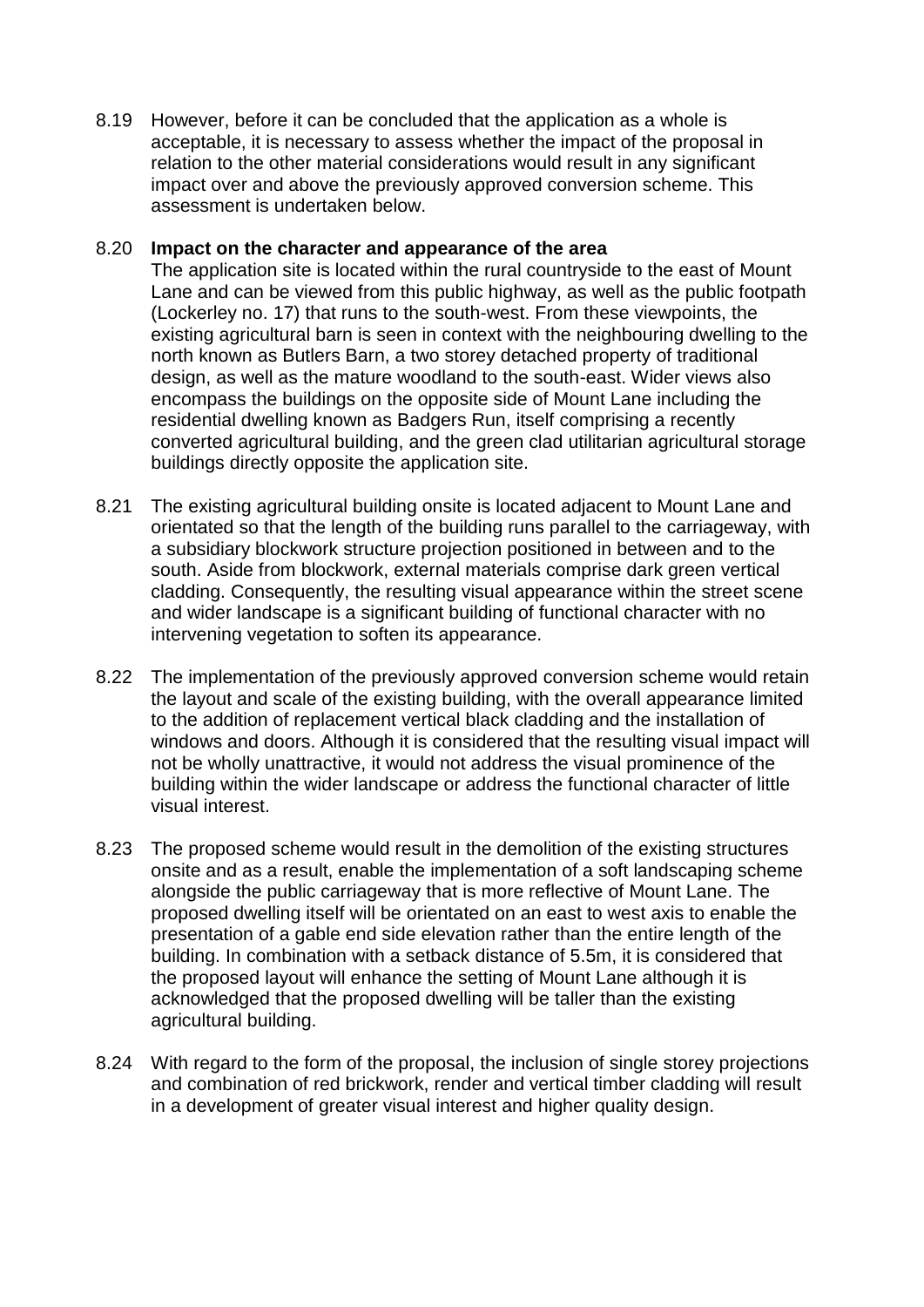- 8.25 In response to the comments provided by the Landscape Officer, the amount of glazing present on the proposed dwelling has been reduced and the soft landscaping on the southern boundary increased to enhance the setting of the proposed development when viewed from the public footpath. The implementation and ongoing management of these landscaping measures has been secured through the imposition of planning conditions, which are listed at the end of the report below.
- 8.26 Consequently, following the assessment undertaken above, it is considered that the design of the proposed development represents an improved design that is more characteristic of the rural, verdant setting of Mount Lane than that would be achieved through the implementation of the previously approved conversion scheme. As a result, the application is in accordance with Policies E1 and E2 of the TVBRLP.

## 8.27 **Impact on the amenity of residential property**

Residential amenity of existing dwellings

With regard to the potential impact on the adjoining dwelling known as Butlers Barn, the proposed front (north) elevation comprises first floor windows positioned 13m away from the shared boundary with the neighbouring property. The adjacent section of the neighbouring plot is currently occupied by two outbuildings and an associated access path. The neighbouring outbuildings do not contain any first floor windows in the corresponding elevations facing the application site and consequently, there is no possibility of any mutual overlooking. As a result, it is not considered that the proposed development will result in a significant loss of privacy for the occupants of the dwelling known as Butlers Barn.

- 8.28 To the north-west of the application site is the neighbouring property known as Badgers Barn, but the proposed dwelling will be located a minimum of 35m away and consequently, will not materially impact the privacy of this dwelling. No other residential property is positioned within the locality of the application site.
- 8.29 In addition, due to the central positioning of the proposed dwelling within the application site and the significant intervening distances to any neighbouring dwelling, it is not considered that there will be any materially significant impact with regard to daylight or sunlight provision.

## 8.30 Residential amenity of proposed dwelling The proposed site plan demonstrates the provision of a garden area measuring 330sqm located at the southern end of the application site adjacent to an open field. Consequently, it is considered that the proposed scheme sufficiently provides for the amenity of potential future occupants.

8.31 Following the assessment undertaken above, it is considered that the proposed scheme will sufficiently provide for the residential amenity of both existing and proposed residential property. As a result, the application is in accordance with Policy LHW4 of the TVBRLP.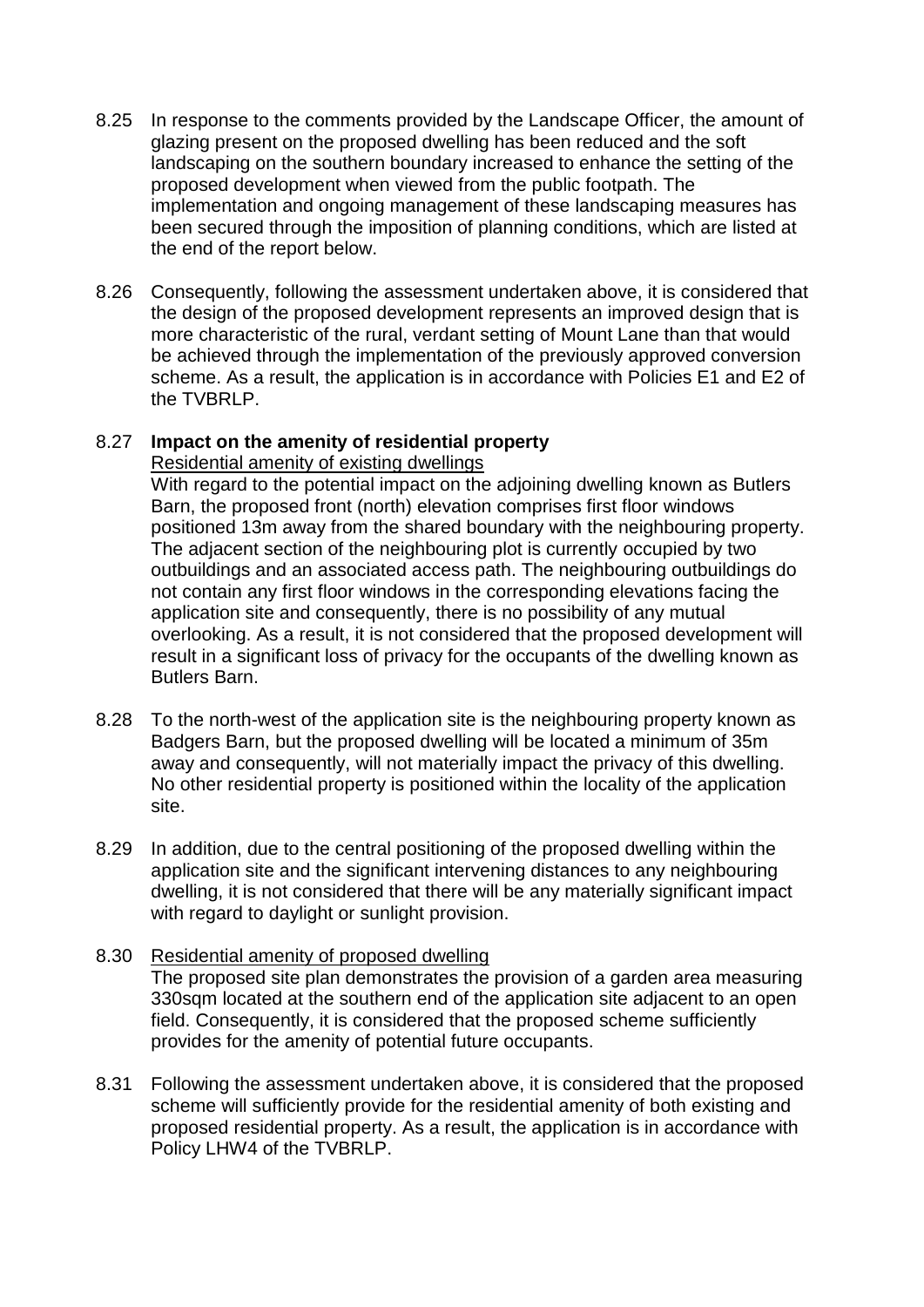#### 8.32 **Ecology**

## Onsite biodiversity

The application is supported by an Environmental Impact Assessment (Ecosa, March 2019) and a subsequent updated survey (Kingfisher Ecology, July 2021) assessing current conditions onsite. The submitted surveys identify that the existing building has a limited suitability to support habitation by bats and birds but there is potential for any external lighting to adversely impact bat activity within the locality. In addition, the updated survey identified the potential for reptile habitat within the existing vegetation onsite.

- 8.33 To mitigate against potential disturbance to protected species any habitats onsite, it is proposed to install a bat box onsite and any vegetation clearance undertaken as part of an ecological watching brief will be carried out using specialist techniques. The implementation of the proposed mitigation measures are secured through the imposition of a condition. In addition, the specification of any external lighting will be submitted for review prior to its installation as secured by the imposition of a planning condition.
- 8.34 In relation to the associated construction phase, although the request from the Ecologist is noted, it is considered that sufficient details have already been provided to ensure the construction of the proposed dwelling will avoid any harm to protected species and habitats. Therefore, the submission of an environmental construction management plan is not considered necessary in this instance.
- 8.35 With regard to biodiversity enhancements it is considered that the implementation of a wildflower meadow on the adjoining field to the south, as part of the nutrient neutrality mitigation discussed below, will result in an overall biodiversity enhancement. As such, it is considered that no further enhancement measures are necessary.
- 8.36 Following the assessment undertaken above, it is considered that the proposed scheme will not serve to adversely impact any protected species or habitats onsite.

## 8.37 Off-site biodiversity: New Forest SPA

The development would have resulted in a net increase in residential dwellings within 15km of the New Forest SPA. This distance defines the zone identified by recent research where new residents would be considered likely to visit the New Forest. The New Forest SPA supports a range of bird species that are vulnerable to impacts arising from increases in recreational use of the Forest that result from new housing development. While clearly one new house on its own would not result in any significant effects, it has been demonstrated through research, and agreed by Natural England that any net increase (even single or small numbers of dwellings) would have a likely significant effect on the SPA when considered in combination with other plans and projects.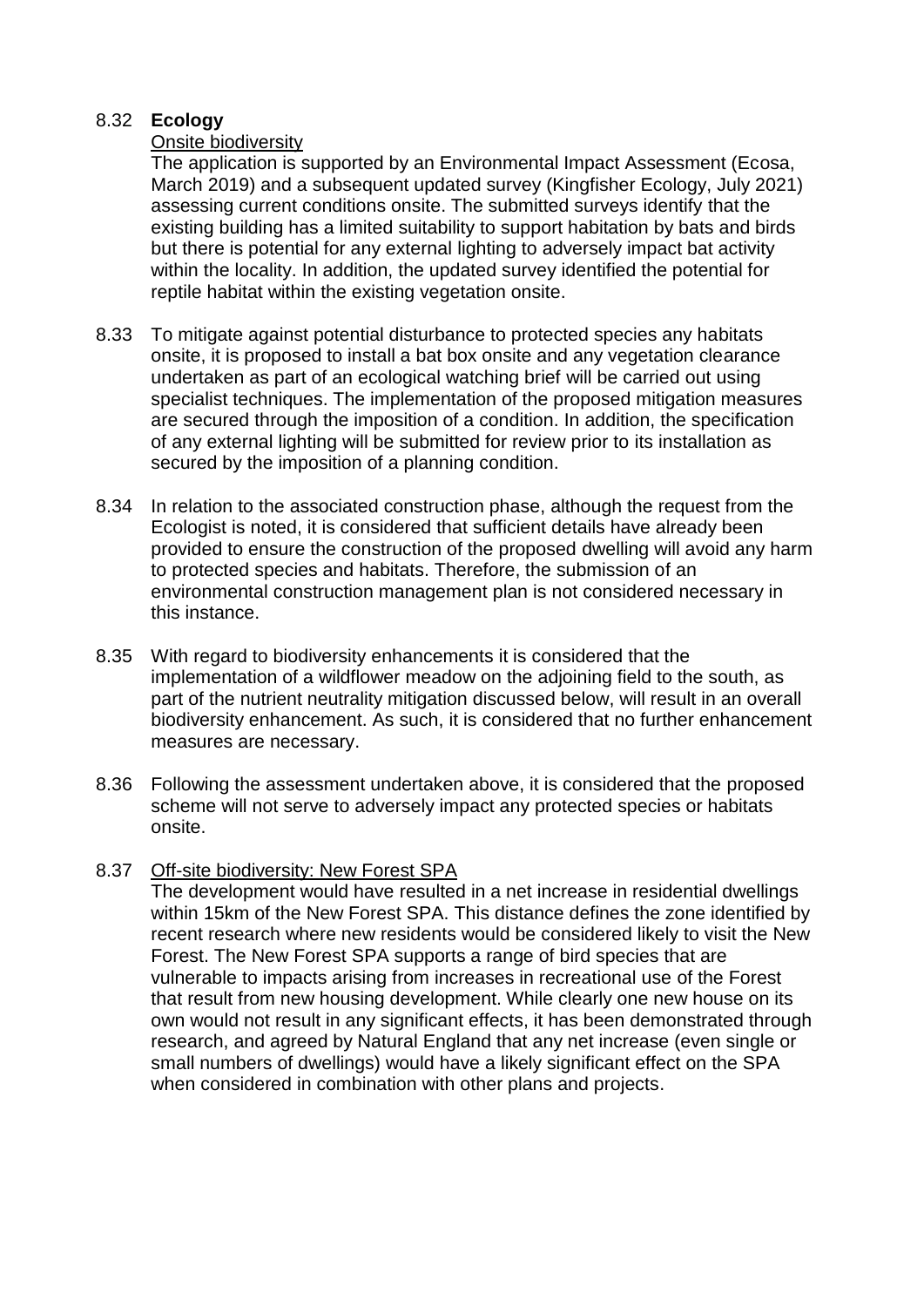- 8.38 To address this issue, Test Valley Borough Council has adopted an interim mitigation strategy has been agreed that would fund the delivery of a new strategic area of alternative recreational open space that would offer the same sort of recreational opportunities as those offered by the New Forest.
- 8.39 In this instance, the necessary contribution of £1,300 has been paid as part of the previous permission issued under application reference 19/00706/PDQS, it is not considered that the proposal will have any adverse impact on the New Forest SPA.
- 8.40 Offsite biodiversity: Solent and Southampton Water SPA *Nutrient Neutrality*

Natural England advises that there are high levels of nitrogen and phosphorus input to the water environment of the Solent region caused by wastewater from existing housing and from agricultural sources and that these nutrients are causing eutrophication at the designated nature conservation sites which includes the Solent Water SPA. This results in dense mats of green algae that are impacting on the Solent's protected habitats and bird species.

- 8.41 Natural England further advises that there is uncertainty as to whether new housing growth will further deteriorate designated sites. Work on this issue is on-going with the local planning authorities, the Environment Agency and the water companies. That may lead to identified mitigation measures in the future. However, no mitigation strategy has yet been developed and no interim approach has yet been set up by Test Valley Borough Council. In the meantime, Natural England advises that one way to address the uncertainty is to achieve nutrient neutrality whereby an individual scheme would not add to nutrient burdens.
- 8.42 In this instance, a nutrient budget calculation was undertaken identifying that the proposed scheme, in the absence of any mitigation, generated a total additional nitrate output of 9.75kg/N/yr.
- 8.43 To mitigate this additional output and in support of the proposed development the applicant has submitted a proposed offsite mitigation strategy combining the performance of the proposed package treatment plant with the removal of agricultural land from future agricultural production. In relation to the proposed package treatment plant, the application is supported by certification data demonstrating that the nitrate output will be substantially reduced once treated. To ensure that sufficient mitigation is provided for the remaining untreated nitrate output, a parcel measuring approximately 0.13ha of the adjoining open field to the south will be removed from its current use as lowland grazing and managed as a wildflower meadow.
- 8.44 To assess the benefit of removing the offset land from agricultural production, a revised nutrient budget calculation including the proposed mitigation was undertaken, concluding that the total nitrate output of the proposal will be -0.67kg/TN/yr. On the basis of these calculations, an appropriate assessment has been undertaken by the Local Planning Authority and the response by Natural England to this assessment will be provided as part of an Update Paper.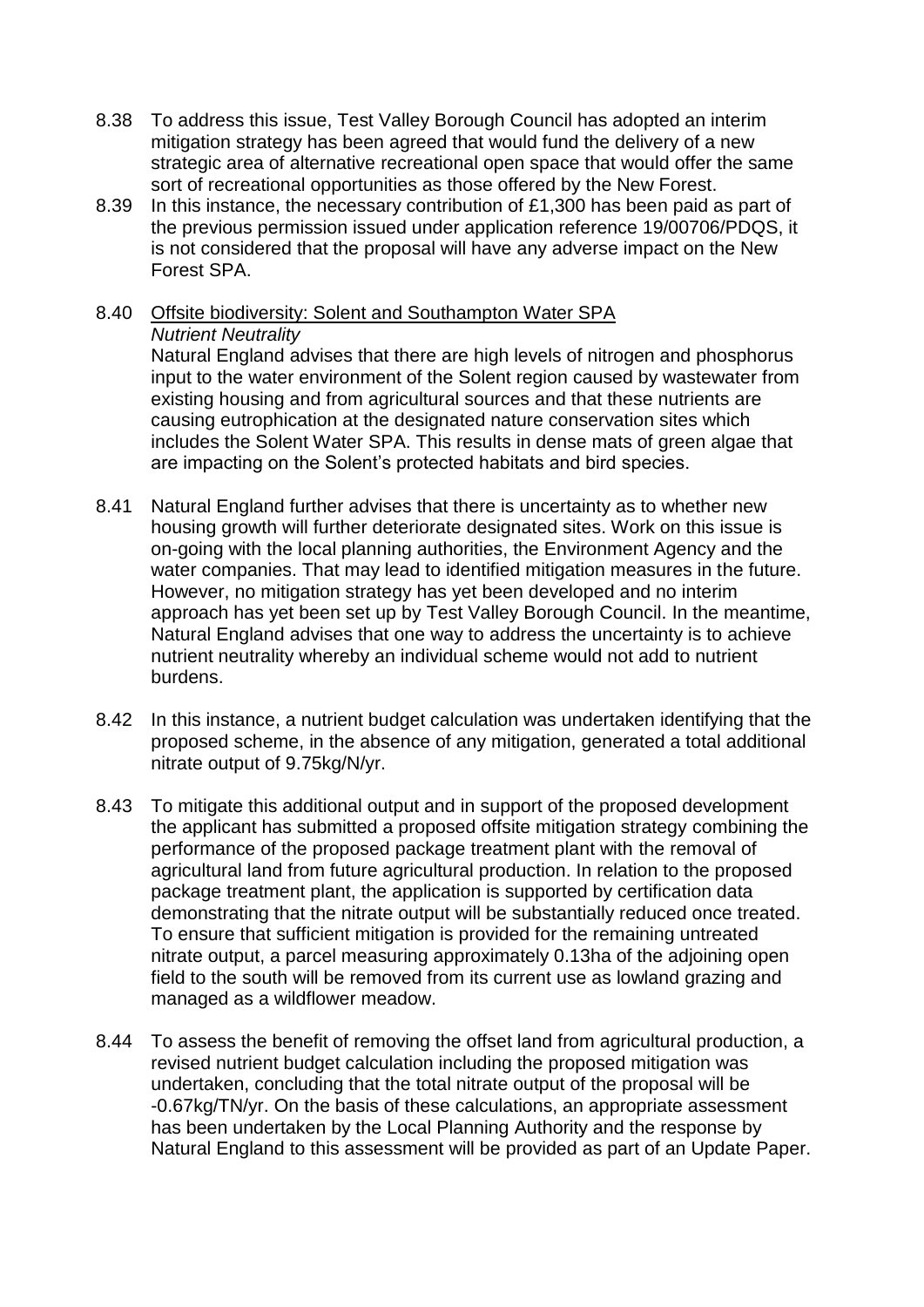8.45 In order to secure the future use of the land in perpetuity, a legal agreement will be implemented preventing the use of the land for agricultural production and securing the planting to establish the wildflower meadow onsite. A management plan demonstrating how the future maintenance of the land will be achieved has been submitted and will be incorporated into the associated legal agreement.

#### 8.46 *Recreational Pressure*

The application site is located outside of the 5.6km buffer zone of the Solent and Southampton Water SPA and therefore, it is not considered that there will be any additional impact arising from recreational pressure.

#### 8.47 Conclusion

Following the assessment undertaken above, it is considered that the proposed scheme will avoid any adverse impact on protected species or habitats either through direct impacts onsite or indirect impacts on designated sites within the locality. Therefore, the application is in accordance with Policy E5 of the TVBRLP.

#### 8.48 **Water Management**

The application site is located within Flood Zone 1 and therefore, it is considered that the position of the proposed development is appropriate with regard to flood risk. Furthermore, the proposed dwelling will not be located in a position that compromises water quality assets.

8.49 With regard to surface water drainage the proposed scheme includes the provision of a soakaway to serve the proposed development and as a result, it is considered that there will be no material harm arising from the potential for surface water flooding. In addition, to ensure that the proposed dwelling achieves the required rate of water efficiency a condition has been imposed on the officer recommendation. Consequently, the application is in accordance with Policy E7 of the TVBRLP.

#### 8.50 **Foul Water**

In the absence of any available main sewerage infrastructure within relative proximity of the application site, the proposed dwelling will be served by a package treatment plant. As noted above in the ecology section, the installation and ongoing maintenance schedule will be secured through the completion of a legal agreement prior to the issuing of planning permission. Therefore, it is considered that the proposed scheme will avoid any adverse impact on the general amenity of the area and as a result, the application is in accordance with Policy E8 of the TVBRLP.

#### 8.51 **Highways**

#### Access

The proposed scheme includes the installation of a new vehicular access onto Mount Lane, to be located in the north-west corner of the application site. In support of the application a visibility splay diagram and a speed survey, undertaken as part of previous applications.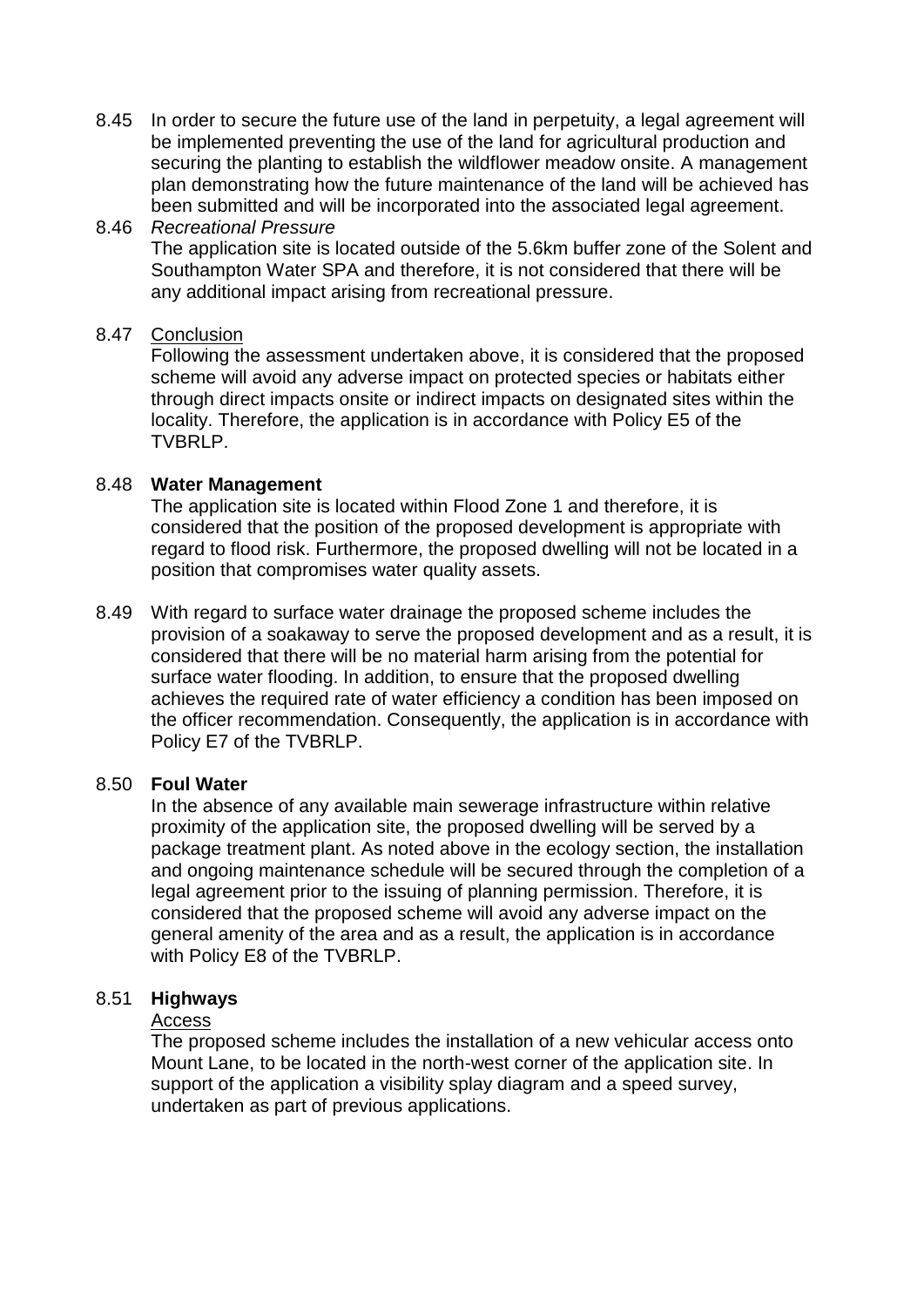8.52 The submitted information identifies that a splay of 2.4m by 34.5m to the north and 2.4m by 41.8m to the south can be achieved and that the proposed splays enable sufficient visibility given the average speed data recorded previously. The implementation of the proposed visibility splays will be secured through the imposition of a planning condition. Consequently, it is considered that the proposed scheme will avoid any adverse impact on the highway safety of the local road network and as such, the application is in accordance with Policy T1 of the TVBRLP.

#### 8.53 Parking

The proposed site plan demonstrates the provision of a driveway sufficient to accommodate the parking and manoeuvring of 3 vehicles onsite. Consequently, the application is in accordance with the minimum parking standards set out in Policy T2 and Annexe G of the TVBRLP.

#### 8.54 **Planning Balance**

The proposed development would be contrary to the TVBRLP in that the proposal will result in a new residential dwelling on a site designated as countryside with no overriding justification or compliance with any of the exception policies listed under criterion (a) of Policy COM2.

- 8.55 Notwithstanding the above, there are other material planning considerations that must be taken into account when determining this application and these must be weighed against the conflict with the development plan. In particular, the application site is subject to a consent to deliver the same amount of residential units' onsite. This is confirmed by the current extant consent and pending application reference 22/00810/PDQS which has been submitted by the applicant to renew the timeframe for a Class Q conversion scheme to be implemented. As a result, it is considered that the implementation of the conversion scheme represents a realistic prospect for the applicant to fallback on.
- 8.56 In addition, the proposed replacement of the existing structures has resulted in an alternative scheme of enhanced design compared to the conversion works and no other additional adverse impacts has been identified in relation to the other material considerations.
- 8.57 As a result, it is considered in this instance that the benefit arising from the enhanced design of the current proposal when compared to the previously approved conversion scheme outweighs the technical breach of the development framework of the TVBRLP.

#### 9.0 **CONCLUSION**

9.1 The proposed development is a departure from the TVBRLP in that it is contrary to Policy COM2.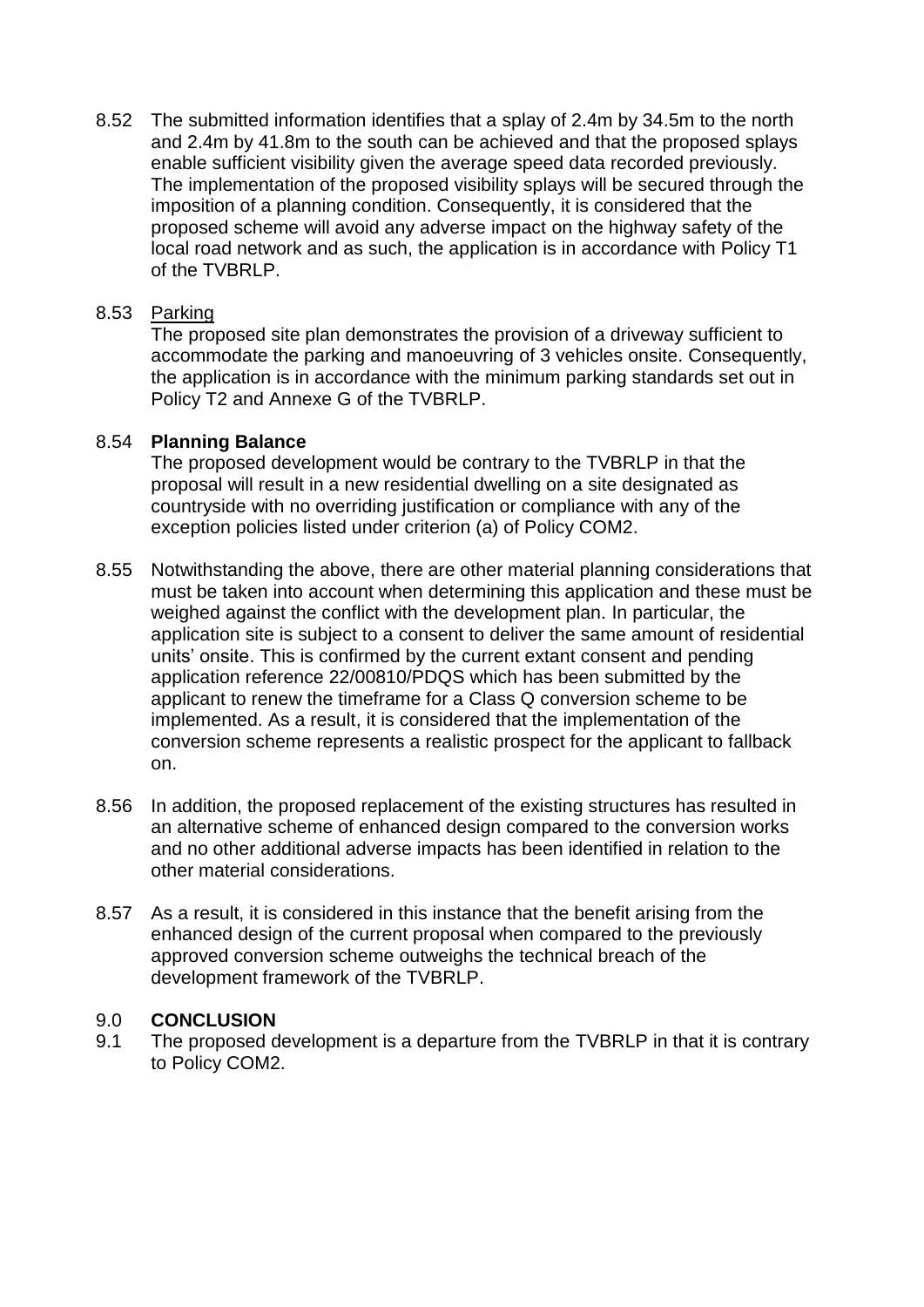- 9.2 However, in this instance, the conversion of the existing barn building onsite has previously been permitted and a currently pending application is likely to secure a renewal of this permission. Therefore, the delivery of a residential unit onsite is a likely prospect and serves a fallback position attracting significant weight in favour of granting planning permission that outweighs the breach with Policy COM2.
- 9.3 The proposed development is considered to avoid any adverse impact on the character and appearance of the area, residential amenity, ecology, water management, the general amenity of the area and highways. As a result, permission is recommended subject to conditions, contrary to the provisions of the TVBRLP.
- 9.4 This recommendation is subject to the return of a satisfactory response by Natural England to the appropriate assessment undertaken and subsequently, the completion of a legal agreement to secure the management of the proposed nutrient neutrality mitigation in perpetuity. Securing these mitigation measures will ensure that the proposed development does not adversely impact the Solent and Southampton Water SPA.

## 10.0 **RECOMMENDATION**

**Delegate to the Head of Planning and Building for the following:**

- **Satisfactory consultation response from Natural England**
- **The completion of a legal agreement to secure the installation and ongoing maintenance of the package treatment plant as well as the removal of land from agricultural use, to ensure the development achieves nutrient neutrality.**

**then PERMISSION, subject to:**

- **1. The development hereby permitted shall be begun within three years from the date of this permission. Reason: To comply with the provision of Section 91 of the Town and Country Planning Act 1990 as amended by Section 51 of the Planning and Compulsory Purchase Act 2004.**
- **2. The development hereby permitted shall not be carried out except in complete accordance with the details shown on the submitted plans: Site Location and Block Plan (001 P1) Proposed Site Plan (020 P1) Proposed Floor Plans (025 P2) Proposed Elevations (030 P1) Landscape Masterplan (998-MP-03) Landscape Plan (998-MP-01 Rev A) Visibility Splay (41106 - 035\_A) Reason: For the avoidance of doubt and in the interests of proper planning.**
- **3. The development hereby permitted shall be designed and built to meet Regulation 36 2 (b) requirement of 110 litres/person/day water efficiency set out in part G2 of Building Regulations 2015. Reason: In the interests of improving water usage efficiency in accordance with Policy E7 of the Test Valley Borough Revised Local Plan (2016).**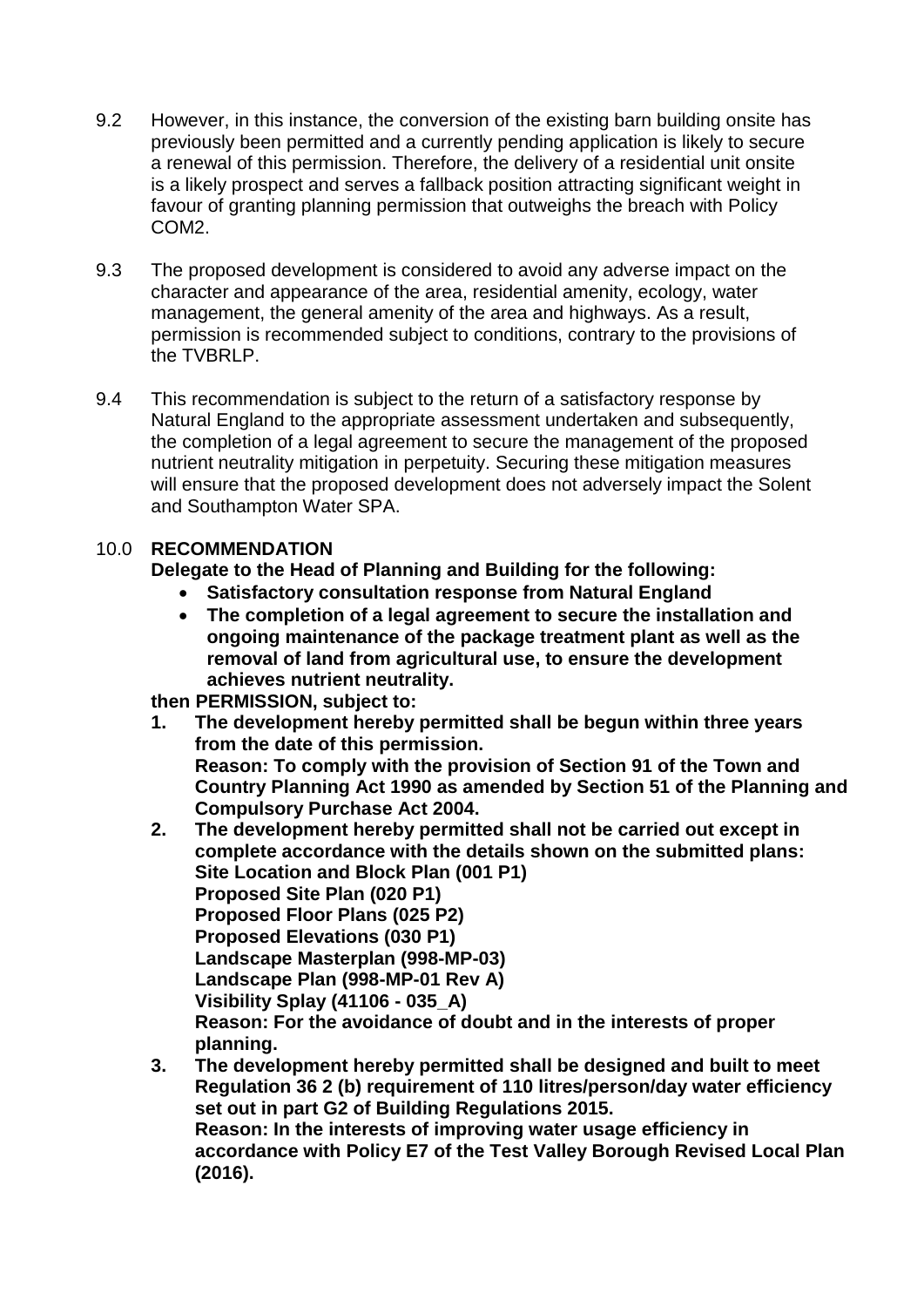**4. The development hereby permitted shall proceed in accordance with the measures set out in Section 5.0 of the Butler's Barn, Mount Lane, Lockerley, Ecological Impact Assessment (ECOSA, March 2019) and in the Evaluation and recommendation section of Kingfisher Ecology (July, 2021), unless varied by a European Protected Species (EPS) license issued by Natural England. Thereafter, the replacement bat roost features and enhancements shall be permanently maintained and retained in accordance with the approved details. Reason: To ensure the favourable conservation status of bats and other** 

**protected species in accordance with Policy E5 of the Test Valley Revised Local Plan (2016).**

**5. The development hereby permitted shall not be occupied until the access has been constructed with the visibility splays of 2.4m by 34.5m to the north and 2.4m by 41.8m to the south, in accordance with the approved Visibility Splay drawing reference (41106 - 035\_A). Within these visibility splays notwithstanding the provisions of the Town & Country Planning (General Permitted Development) Order 2015 (or any Order revoking and re-enacting that Order) no obstacles, including walls, fences and vegetation, shall exceed the height of 1 metre above the level of the existing carriageway at any time.** 

**Reason: In the interest of highway safety in accordance with Policy T1 of the Test Valley Borough Revised Local Plan (2016).**

**6. No development shall take place above DPC level of the development hereby permitted until samples and details of the materials to be used in the construction of all external surfaces hereby permitted have been submitted to and approved in writing by the Local Planning Authority. Development shall be carried out in accordance with the approved details.** 

**Reason: To ensure the development would integrate, respect and complement the character of the area in accordance with Policy E1 of the Test Valley Borough Revised Local Plan (2016).**

- **7. No development shall take place above DPC level of the development hereby permitted until full details of hard and soft landscape works have been submitted and approved. Details shall include:** 
	- **i) hard surfacing materials;**
	- **ii) planting plans;**
	- **iii) written specifications (including cultivation and other operations associated with plant and grass establishment);**
	- **iv) schedules of plants, noting species, plant sizes and proposed numbers/densities;**
	- **v) programme of implementation**

**The landscape works shall be carried out in accordance with the approved details and the implementation programme.**

**Reason: To enable the development to respect, complement and positively integrate into the character of the area in accordance with Policies E1 and E2 of the Test Valley Borough Revised Local Plan (2016).**